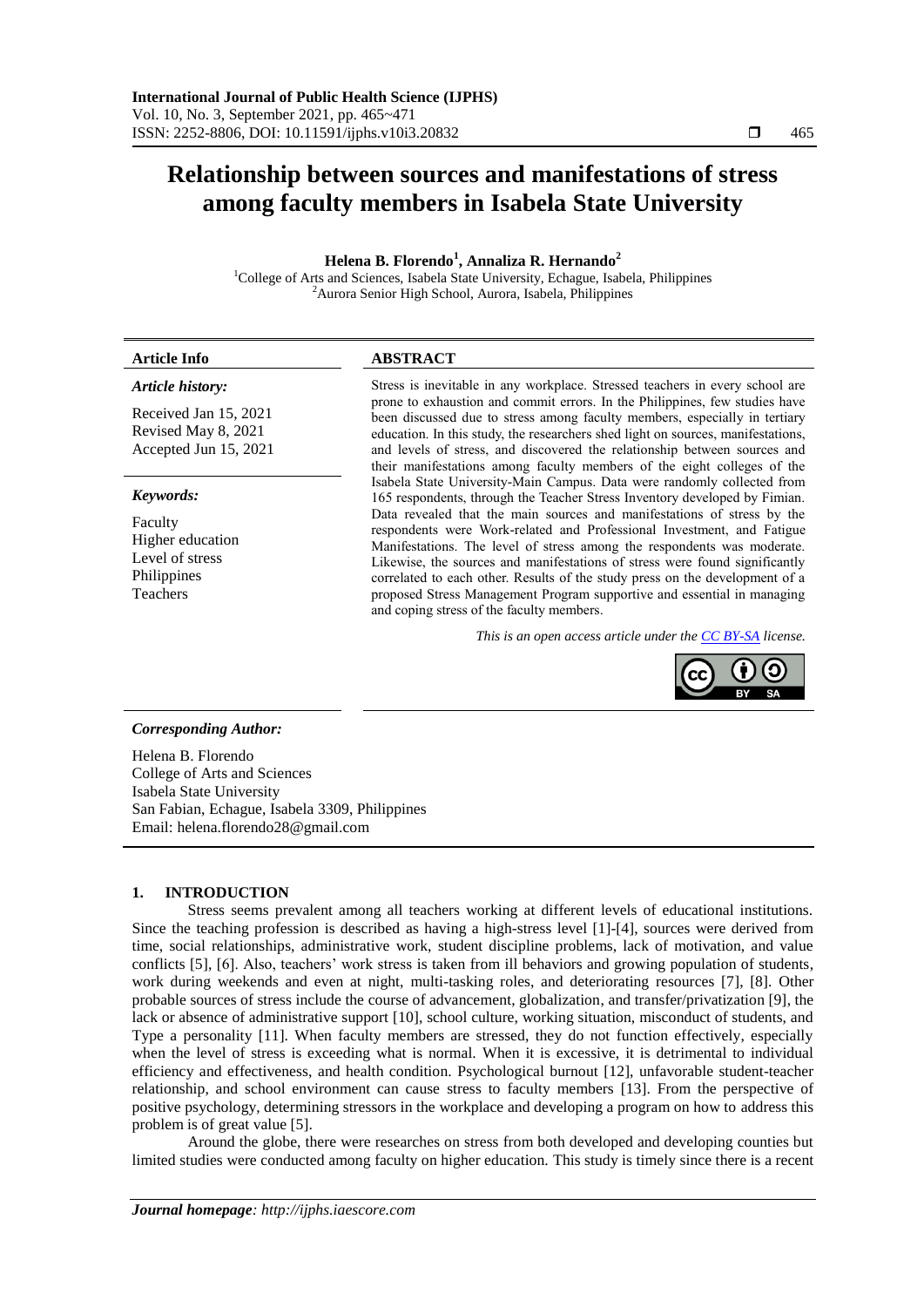call for Filipino researchers to conduct stress-related research among faculty in the Philippines in public higher education. The dearth of studies on stress among faculty in higher education in the Philippines prompted the researcher to embark on this research. The result of this study will greatly contribute to Philippine literature.

The main concern of this research was to determine the relationship between the sources and manifestations of stress experienced by the faculty members of Isabela State University-Main Campus. Specifically, this research attempted to answer the following objectives: 1) determine the sources of stress encountered by the faculty members of Isabela State University-Main Campus; 2) identify the manifestations of stress experienced by the respondents; 3) determine the level of stress experienced by the respondents; and 4) discover the relationship between the sources and manifestations of stress experienced by the faculty members of Isabela State University-Main Campus.

# **2. RESEARCH METHOD**

This study utilized the descriptive-correlational method of research. Frequency counts and mean scores were used to analyze data, and Pearson r was employed to test the hypothesis posed in this study. The study was conducted at the Isabela State University-Main Campus. A total of 165 faculty members participated in this study which were randomly selected by the researchers who gave their consent to participate. These are compositions of permanent and contractual faculty of the eight colleges on the main campus of the University. The main tool used in this study was the teacher stress inventory (TSI) [14], a 49 item questionnaire with ten (10) factors that assesses the level of stress experienced by the faculty member. The validity and reliability of the instrument had already been proven [14].

The survey-questionnaire was divided into two parts. The first part was designed to gather personal information of the respondents such as name (optional) and place of work (college). The second part is the teachers stress inventory. In the inventory, the sources and manifestations of stress were categorized. The five sources of stress are as follows: time management (8 items), work-related stressors (6 items), professional distress (5 items), discipline and motivation (6 items), and professional investment (4 items). The five manifestations of stress are the following: emotional manifestations (5 items), fatigue manifestations (5 items), cardiovascular manifestations (3 items), gastronomic manifestations (3 items), and behavioral manifestations (4 items). The TSI was used to identify the sources and manifestations of stress and to assess the strength of stress levels of the faculty members of Isabela State University-Main Campus.

The Teacher Stress Inventory used a 5-point Likert Scale with weights and qualitative interpretation, 5 is the highest with a qualitative interpretation of always and 1 is the lowest with a qualitative interpretation of never. For the Total Strength Scale and Interpretation of Teacher Stress Inventory, levels of stress and strength scale, the highest is significantly strong with a score of 3.48, and an above, moderate level of stress is 1.49-3.47, while the lowest stress level is weak with 1.48 below the strength scale.

A letter of request for the conduct of the study in the different colleges of Isabela State University-Main Campus was prepared and approved by the management. Faculty members as primary respondents were oriented about the purpose of the study. They were given informed consent; likewise, the confidentiality of their responses shall not be disclosed. The inventory was administered during the vacant time of faculty members, then the retrieval process followed.

### **3. RESULTS AND DISCUSSION**

#### **3.1. Sources of the stress of the respondents**

Table 1 presents the mean scores and descriptions of the sources of stress of the respondents. Work-Related Stress "too much work to do" obtained the highest mean score of 4.53 with a description of "always". Professional Distress indicated that "lack of promotion and advancement opportunities" got a high mean score of 3.59 with a descriptive interpretation of "often". Under Professional Investment, the "lack of opportunities for improvement" garnered the highest mean score of 4.08 with a descriptive interpretation of "often". For Discipline and Motivation, "teaching students who are poorly motivated" got the highest mean score of 4.10. For Time Management, "Do more than one thing at a time" was rated "often" with a mean score of 3.37.

Based on the findings, it proved that stress can cause mental, behavioral, and even biological burdens to a person. The sources of stress identified are those with little salary, too much work, difficult control of situations, lack of support, the restricted possibility of development, and ambiguous work opportunities [11]. Inadequate office facilities, lack of books, computers, internet facilities, too much paper works, overcrowding in the classroom, professional development is inadequate, unavailability of medical facilities, lack of time to relax, and poor academic background are major contributory factors to teacher's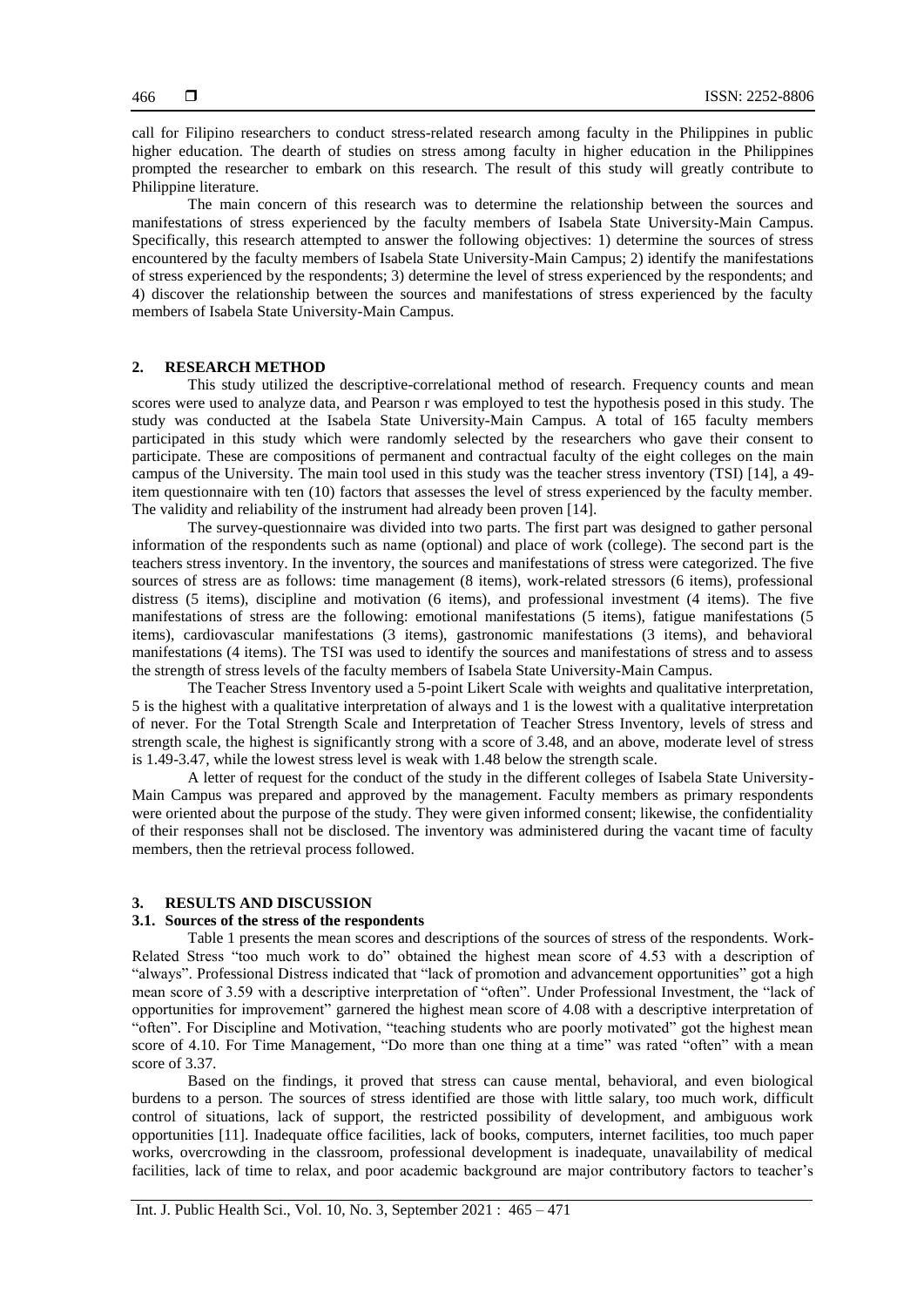stress [15]. The attitudes of teachers regarding students could also be linked to their burnout experiences [16]. If there is very high stress or burnout in the workplace, the quality of interaction between teacher-student is affected; lesser emotional support and poorer classroom structure [17]. Stressed teachers due to the overpowering mandates of their work can not manage their classroom very well; interactions with the students are poor and they can not respond well according to students' needs and concerns [18]. There are student's behavioral problems if there is a great number of learners in the classroom [18]. Workload and time strain, misbehavior or misconduct of students, lack of harmony concerning personal beliefs, and the values in the school are also reasons for stress [19]. Teachers who have high emotional well-being contribute to the healthier management of the classroom. As a result, a conducive classroom atmosphere will be established, the quality of teacher-student interactions and productivity of teachers are expected [20].

| Sources of stress                                 | Mean score | Descriptive interpretation |
|---------------------------------------------------|------------|----------------------------|
| Work-related stress                               |            |                            |
| Too much work to do                               | 4.53       | Always                     |
| Too much administrative paperwork                 | 4.44       | Often                      |
| School day pace is too fast                       | 4.28       | Often                      |
| Caseload/class is too big                         | 4.11       | Often                      |
| Little time to prepare (e.g. Lesson plans)        | 4.01       | Often                      |
| Personal priorities being shortchanged            | 3.65       | Often                      |
| Professional distress                             |            |                            |
| Lack promotion or advancement opportunities       | 3.59       | Often                      |
| Lack recognition                                  | 3.51       | Often                      |
| Not progressing rapidly in job                    | 3.31       | Sometimes                  |
| Receive an inadequate salary                      | 3.01       | Sometimes                  |
| Need more status and respect                      | 2.72       | Sometimes                  |
| Professional investment                           |            |                            |
| Lack opportunities for improvement                | 4.08       | Often                      |
| Personal opinions not sufficiently aired          | 3.99       | Often                      |
| Not emotionally/intellectually stimulated         | 3.10       | Sometimes                  |
| Lack control over decisions                       | 2.54       | Sometimes                  |
| Discipline and Motivation                         |            |                            |
| Teaching students who are poorly motivated        | 4.1        | Often                      |
| Students who would do better if they tried harder | 3.59       | Often                      |
| Having to monitor students' behavior              | 3.27       | Sometimes                  |
| Discipline problems in my classroom               | 3.16       | Sometimes                  |
| Inadequate or poorly defined discipline policies  | 3.04       | Sometimes                  |
| Authority rejected by students/administrators     | 2.55       | Sometimes                  |
| Time management                                   |            |                            |
| Do more than one thing at a time                  | 3.37       | Often                      |
| Not enough time to get things done                | 3.22       | Sometimes                  |
| Have little time to relax                         | 3.13       | Sometimes                  |
| Feel uncomfortable wasting time                   | 2.99       | Sometimes                  |
| Become impatient                                  | 2.86       | Sometimes                  |
| Think about unrelated matters                     | 2.86       | Sometimes                  |
| Rush in my speech                                 | 2.66       | Sometimes                  |

|  |  |  | Table 1. Mean and interpretation of the five categories of the sources of stress |  |  |
|--|--|--|----------------------------------------------------------------------------------|--|--|
|  |  |  |                                                                                  |  |  |

Means and Interpretation are based on the following scale: 1.00-1.45 Never; 1.46-.2.45 Seldom; 2.46-3.45 Sometimes; 3.46-4.45 Often; 4.46-5.00 Always

Among different universities, there is competition, the evaluation/accreditation/audit by different agencies or regulatory boards, and anticipated distribution or delivery of exceptional service to the stakeholders may influence the functioning of faculty members [21]. The absence of motivation to work, facilities, and poor relationships are causes of stress in the workplace [21]. Advancement in career and recognition is also crucial in higher education [21]. Faculty are required to take advanced studies for professional development. If the faculty is working and studying at the same time, lots of pressure are encountered. They are burdened financially if no scholarship is availed, and limitations in time are problems that cause stress.

# **3.2. Manifestations of the stress of respondents**

As shown in Table 2, all items under emotional manifestations were rated as "barely noticeable". "Feeling vulnerable" recorded the highest mean score of 2.23. Behavioral Manifestations were also found to be "barely noticeable". "Calling in sick" and "using over-the-counter-drugs" both got the highest mean score of 2.26. Under cardiovascular manifestations, all items were "barely noticeable". "Feelings of heart-pounding or racing" got the highest mean score of 2.23. Based on gastronomic manifestations, "stomach cramps" obtained the highest mean score of 3.12. Among the different manifestations of stress, Fatigue obtained the

*Relationship between sources and manifestations of stress among faculty... (Helena B. Florendo)*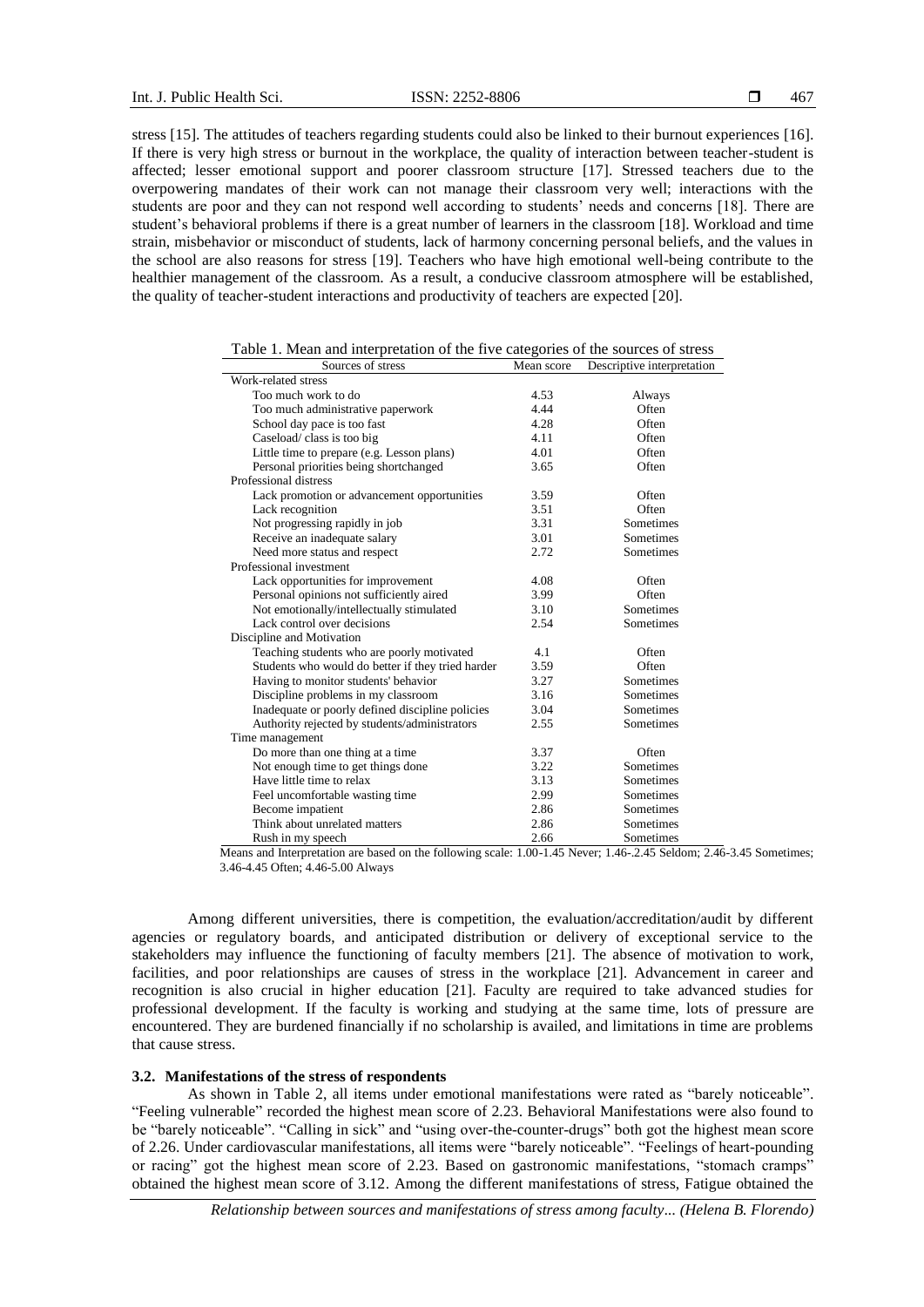highest mean score with an interpretation of "very noticeable". Under this category, "physical exhaustion" was found to be "extremely noticeable" with a mean score of 4.95.

| Table 2. Mean and interpretation of the five categories of the manifestations of stress |  |  |  |  |  |  |
|-----------------------------------------------------------------------------------------|--|--|--|--|--|--|
|-----------------------------------------------------------------------------------------|--|--|--|--|--|--|

| Manifestations of stress             | Mean scores | Descriptive interpretation |
|--------------------------------------|-------------|----------------------------|
| <b>Emotional manifestations</b>      |             |                            |
| Feeling vulnerable                   | 2.23        | Barely noticeable          |
| Feeling unable to cope               | 2.20        | <b>Barely</b> noticeable   |
| Feeling anxious                      | 2.17        | Barely noticeable          |
| Feeling depressed                    | 2.13        | Barely noticeable          |
| Feeling insecure                     | 2.11        | <b>Barely</b> noticeable   |
| <b>Behavioral manifestations</b>     |             |                            |
| Calling in sick                      | 2.26        | Barely noticeable          |
| Using over-the-counter drugs         | 2.26        | Barely noticeable          |
| Using prescription drugs             | 2.06        | <b>Barely</b> noticeable   |
| Using alcohol                        | 1.78        | Barely noticeable          |
| Cardiovascular manifestations        |             |                            |
| Feelings of heart-pounding or racing | 2.23        | Barely noticeable          |
| Feelings of increased blood pressure | 2.13        | Barely noticeable          |
| Rapid/shallow breath                 | 1.97        | <b>Barely</b> noticeable   |
| Gastronomic manifestations           |             |                            |
| Stomach cramps                       | 3.12        | Moderately noticeable      |
| Stomach acid                         | 2.68        | Moderately noticeable      |
| Stomach pain of extended duration    | 2.20        | Barely noticeable          |
| Fatigue manifestations               |             |                            |
| Physical exhaustion                  | 4.95        | Extremely noticeable       |
| Physical weakness                    | 4.74        | Extremely noticeable       |
| Becoming fatigued in short time      | 4.51        | Very noticeable            |
| Sleeping more than usual             | 3.55        | Very noticeable            |
| Procrastinating                      | 3.40        | Moderately noticeable      |

Scores and Interpretation: 1.00-1.45=not noticeable; 1.46-2.45=barely noticeable; 2.46-3.45= moderately noticeable; 3.46-4.45= very noticeable 4.46-5.00= extremely noticeable

The psychological and physiological functioning of a person will be affected due to stress. If there is stress, undesirable emotions are expressed. There were anxious faculty and others felt insecure due to job stress. Migraine and other health concerns like back pain are encountered by faculty who are distressed. The stressed teachers may have symptoms of depression that might lead to a minimal organization in the classroom, have ineffective behavioral supervision, and the emotional support to students becomes less [21]. Among teachers who are stressed, anxiety and depression were noted [22]. Stress can also lead to more consumption of alcohol, nicotine, drugs, as well as sleeping and digestive problems [23].

#### **3.3. Level of the stress of the respondents**

Table 3 presents the mean scores and descriptive interpretations of the total strength score of the teacher stress inventory on the categories of the sources and manifestations of stress. The mean and interpretation of the total strength score of the TSI reveal the level of stress among the respondents. Table 3 shows that the total mean score is 2.96 indicating that the total stress level of the faculty is "moderate".

| Table 3. Mean and interpretation of the total strength score of teacher stress inventory |  |  |
|------------------------------------------------------------------------------------------|--|--|
|                                                                                          |  |  |

| Sources and manifestations stress | Mean score | Descriptive interpretation |
|-----------------------------------|------------|----------------------------|
| Work-related stress               | 4.17       | Significantly strong       |
| Professional distress             | 3.22       | Moderate                   |
| Professional investment           | 4.10       | Significantly strong       |
| Discipline and motivation         | 2.74       | Moderate                   |
| Time management                   | 3.02       | Moderate                   |
| <b>Emotional manifestations</b>   | 2.03       | Moderate                   |
| <b>Behavioral manifestations</b>  | 1.92       | Moderate                   |
| Cardiovascular manifestations     | 1.92       | Moderate                   |
| Gastronomic manifestations        | 2.45       | Moderate                   |
| Fatigue manifestations            | 4.00       | Significantly strong       |
| Total mean                        | 2.96       | Moderate                   |

Score and Interpretation: 1.48 below- Significantly weak; 1.47-3.47 Moderate; 3.48 above- Significantly strong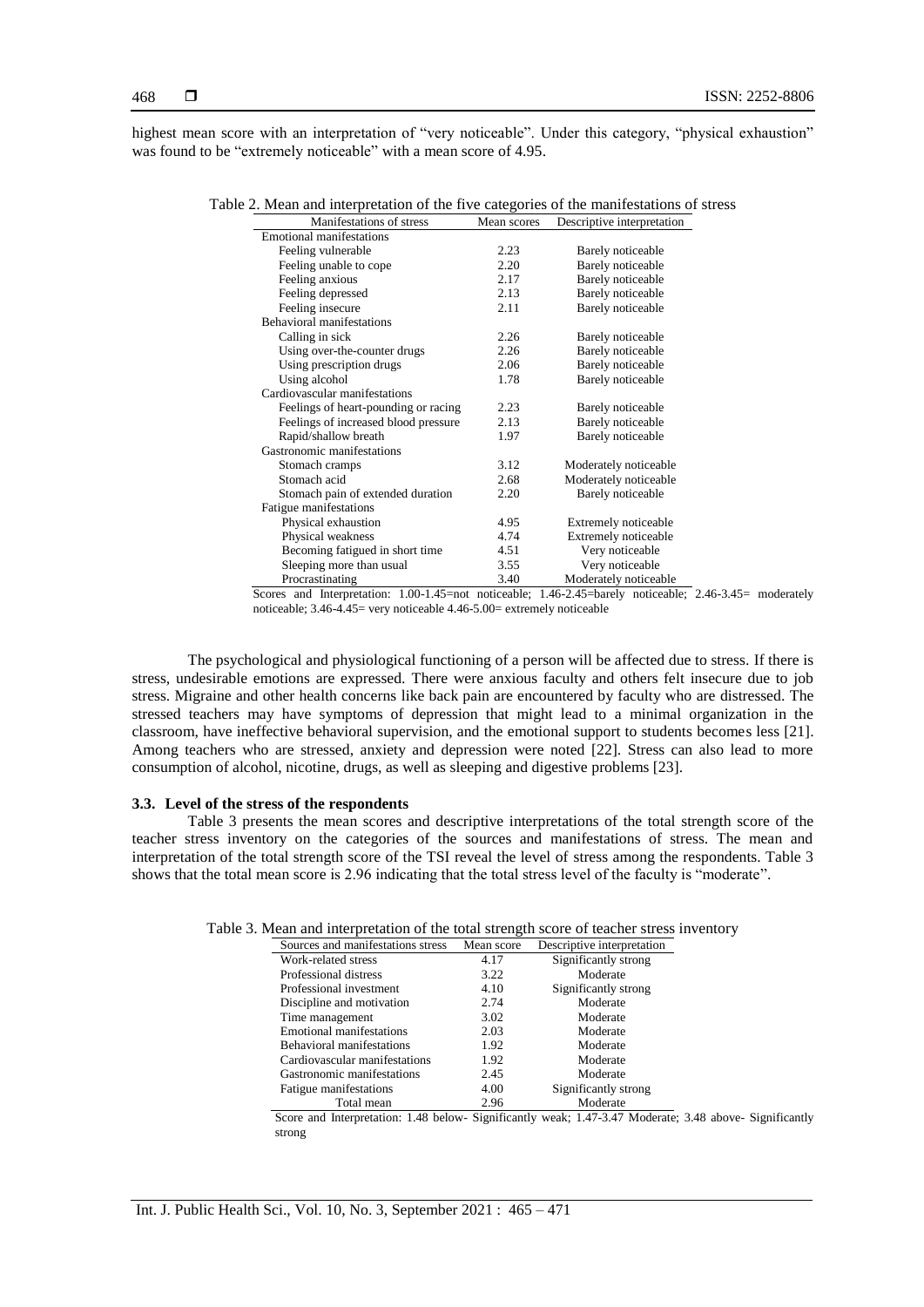The finding of this research is contrary to the description that teaching has a high level of stress [1]- [4], [24]. Some factors possibly affect the level of stress among teachers. Though faculty members in elementary, secondary, and tertiary education may be exposed to the same or similar causes of stress, they might differ in the frequency and intensity of stressful experiences since how they deal with their stress will greatly affect their stress level. The finding also indicates that among the five (5) sources of stress, workrelated stress and professional investment with mean scores of 4.17 and 4.10 with the description "significantly strong" seems to intensely disturb the respondents. Among the five (5) manifestations of stress, fatigue manifestations got the highest mean score of 4.0 which is interpreted as "significantly strong" which appears to greatly affect the faculty in Isabela State University-Main campus.

# **3.4. Relationship between sources and manifestations of the stress of respondents**

Table 4 presents the correlation between the Sources and Manifestations of Stress. The computed value (r-value=0.401, p-value=0.000) shows that there is a significant relationship between Professional Distress and the Emotional Manifestations of stress. Behavioral manifestation of stress has a significant relationship to the Professional Distress (r-value=0.317, p-value=0.000). Cardiovascular manifestation of stress was found to have a significant relationship with Professional Distress (r-value=0.302, p-value=0.000). There is a significant relationship between the Professional Distress and the Gastronomic Manifestation of stress (r-value=0.153, p-value=0.049).

| <u>n ivuutomand oven ovii sourvos unu muintosuusons or suvas</u> |                                            |                                |                       |       |          |                |          |             |                       |         |  |
|------------------------------------------------------------------|--------------------------------------------|--------------------------------|-----------------------|-------|----------|----------------|----------|-------------|-----------------------|---------|--|
| Categories of the sources<br>of stress                           | Categories of the manifestations of stress |                                |                       |       |          |                |          |             |                       |         |  |
|                                                                  |                                            | <b>Behavioral</b><br>Emotional |                       |       |          | Cardiovascular |          | Gastronomic |                       | Fatigue |  |
|                                                                  | Pearson                                    | $D -$                          | Pearson               | $p-$  | Pearson  | D              | Pearson  | $p-$        | Pearson               | $p-$    |  |
|                                                                  | r                                          | value                          |                       | value |          | value          |          | value       |                       | value   |  |
| Work-related stress                                              | $-0.002^{\text{ns}}$                       | 0.984                          | $0.192*$              | 0.013 | $0.052*$ | 0.508          | $0.167*$ | 0.032       | 0.043 <sup>ns</sup>   | 0.481   |  |
| Professional distress                                            | $0.401*$                                   | 0.000                          | $0.317*$              | 0.000 | $0.302*$ | 0.000          | $0.153*$ | 0.049       | $0.115$ <sup>ns</sup> | 0.14    |  |
| Professional investment                                          | $0.150*$                                   | 0.054                          | $0.254*$              | 0.001 | $0.189*$ | 0.015          | $0.256*$ | 0.001       | $0.136*$              | 0.081   |  |
| Discipline and<br>motivation                                     | $0.150*$                                   | 0.054                          | $0.126$ <sup>ns</sup> | 0.108 | $0.210*$ | 0.007          | $0.185*$ | 0.017       | 0.002 <sup>ns</sup>   | 0.981   |  |
| Time management                                                  | $0.480*$                                   | 0.000                          | $0.392*$              | 0.000 | $0.356*$ | 0.000          | $0.308*$ | 0.000       | $0.251*$              | 0.001   |  |
| $\cdot$                                                          |                                            |                                |                       |       |          |                |          |             |                       |         |  |

# Table 4. Relationship between sources and manifestations of stress

Legend: \* significant

Professional Investment was found to be significantly related with the Emotional Manifestations of stress (r-value=0.150, p-value=0.054). The computed value (r-value=0.254, p-value=0.001) reveals that there is significant relationship between Professional Investment and Behavioral Manifestation of stress. The Cardiovascular Manifestation of stress was found to have a significant relationship with the Professional Investment (r-value=0.189, p-value=0.015). Gastronomic as a manifestation of stress has a significant relationship with Professional Investment (r-value=0.256, p-value=0.001). The computed value (rvalue=0.136, p-value=0.081) shows that there is a significant relationship between Professional Investment and Fatigue as a manifestation of stress.

Discipline and Motivation were found to have a significant relationship with the Emotional Manifestation of stress (r-value=0.150, p-value=0.054). The computed value (r-value=0.210, p-value=0.007) shows that there is a significant relationship between Discipline and Motivation and Cardiovascular as a manifestation of stress. Gastronomic was also found to have a significant relationship with Discipline and Motivation (r-value=0.185, p-value=0.017).

Time Management is significantly related to the Emotional Manifestation of stress (r-value = 0.480, p-value=0.000). The Behavioral Manifestation of stress on the other hand, has significant relationship to Time Management (r-value=0.392, p-value=0.000). Cardiovascular as a manifestation of stress was found to have a significant relationship with Time Management (r-value=0.356, p-value=0.000). The computed value (r-value=0.308, p-value=0.000) reveals that there is a significant correlation between Time Management and Gastronomic as a manifestation of stress. Fatigue a was also found to have significant relationship with Time Management (r-value=0.251, p-value=0.001).

The result of this study is in agreement with the findings of several studies. Based on research, those who are experiencing stress likely show signs and symptoms of psychological distress like headaches, high blood pressure, and stomach ache [25]. There are physical consequences like palpitation, increase in respiration, asthma attacks, and digestion problems due to stress [26]. Teaching is stressful and lots of faculty members experience various levels of tension which may result in inferior teaching, unhealthy relationship, and low self-esteem [26]. Pressures from work may also result in stress and when exposed to a long period of time may lead to ailments such as depression, backaches, inability to sleep, and migraine [27].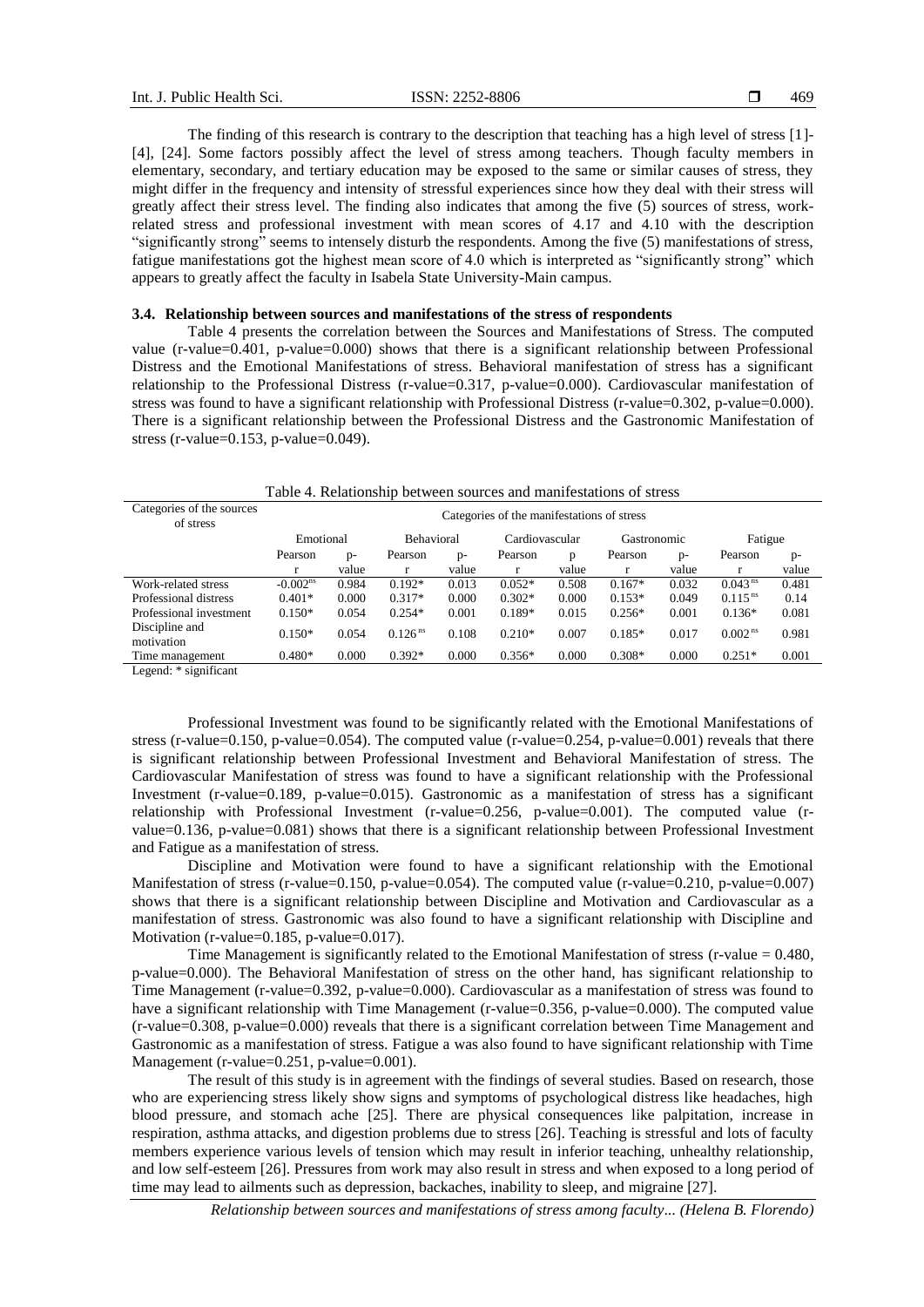It was also found out that time pressure encountered by teachers is a critical source of stress since it predicts burnout and emotional exhaustion [19], [28]. Students' behavior which is difficult to manage and students' motivation to learn are predictive of teachers' stress [29]. Increase workload of faculty members from a great number of paper works, curriculum revision, handling projects related to research or academics, meetings, and inequality of salary or reward/incentive from a voluminous workload are all related to stress [2]. Stress in the workplace may lead to reduced productivity [30]. If the faculty stress would not be managed, this might be detrimental to the institution since it affects performance in the workplace. It is a challenge to ensure high-quality education when faculty in higher education can not cope with educational stress [31].

Faculty in higher education are found to be affected by their work environment that influences their stress level, thus, a more caring and compassionate environment and a better means of humane relationship may be implemented [32].

# **4. CONCLUSION**

Findings of the study revealed that Work-Related stress and Professional Investment are the major sources of stress while Fatigued manifestations are the main indicators of stress among the faculty in Isabela State University main campus. Administrators and co-workers may provide frequent and better interactions among faculty and enough training or preparations may be considered in the performance of their job. An orientation program may also be conducted for the new faculty to provide better groundwork in their job. Adequate facilities and improved physical plants may be provided to improve the working environment of the faculty. Planning of activities may be done before the semester starts. The plans have to be implemented and regularly monitored to avoid cramming in the implementation of activities that may cause stress. Faculty experienced fatigue when they got stress, hence, they were physically exhausted and became weak. It is then recommended that a stress management program may be considered for implementation to help faculty members reduce their level of stress. Awareness of the symptoms and sources of stress can possibly help faculty members to manage and cope with their stress. A qualitative or mixed method of research on faculty stress in higher education is also encouraged for a clearer picture of the stress encountered by the faculty.

#### **REFERENCES**

- [1] Herman K. C., Hickmon-Rosa J. E., and Reinke W. M., "Empirically derived profiles of teacher stress, burnout, self-efficacy, and coping and associated student outcomes," *Journal of Positive Behavior Interventions*, vol. 20, no. 2, pp. 90-100, April 2018.
- [2] Shen H. J, Basri R., and Asimiran S, "Relationship between job stress and job satisfaction among teachers in a private and international school in Malaysia," *International Journal of Academic Research in Business and Social Sciences,* vol. 8, no. 12, pp. 275-286, Dec. 2018.
- [3] Othman Z. and Sivasubramaniam V, "Depression, anxiety, and stress among secondary school teachers in Klang, Malaysia, *Int Med J*, vol. 26, no. 2, pp. 71-74, April 2019.
- [4] Rodrigues L. T., Lago E. C., Almeida C. A, Ribeiro I. P, and Mesquita G. V, "Stress and depression in teachers from a public education institution," *Enfermería Global*, vol. 19, no. 1, pp. 232-242, 2020.
- [5] Du Plessis M., "Model of coping with occupational stress of academics in a South African higher education institution," *SA Journal of Industrial Psychology*, vol. 46, no. 1, pp. 1-1, 2020.
- [6] Skaalvik E. M and Skaalvik S., "Teacher stress and teacher self-efficacy as predictors of engagement, emotional exhaustion, and motivation to leave the teaching profession," *Creative Education*, vol. 7, no. 13, p. 1785, 2016.
- [7] Kelly C, "Stress in the higher education sector: Causes and yoga-mindfulness interventions," *Journal of Yoga and Physiotherapy,* vol. 3, no. 3, pp.1-4, Nov. 2017.
- [8] Sharma S. and Shakir M., "Stress management among teachers: The Bhagavad Gita's approach," *Educational Quest-An International Journal of Education and Applied Social Sciences,* vol. 8, no. 3, pp. 649-58, 2017.
- [9] Shrivastava A. and Shukla N., "A critical review on occupational stress factors affecting faculty members working in higher educational institutions in India," *Pacific Business Review International*, vol. 10 no. 3, pp. 129-38, Sept. 2017.
- [10] Haydon T., Leko. M. M., and Stevens D., "Teacher stress: Sources, effects, and protective factors," *Journal of Special Education Leadership,* vol. 1, no. 31, pp. 99-107, Sept 2018.
- [11] Obryan. S, "Work-related stress and coping strategies for elementary teachers," 2019. [Online]. Available: https://repository.stcloudstate.edu/cgi/viewcontent.cgi?article=1072&context=edad\_etds
- [12] Fitchett P. G, McCarthy C. J., Lambert R. G., and Boyle L., "An examination of US first-year teachers' risk for occupational stress: Associations with professional preparation and occupational health," *Teachers and Teaching*, vol. 24, no. 2, pp. 99-118, Feb. 2018.
- [13] Harmsen R., Helms-Lorenz M., Maulana R., Van Veen K., and Van Veldhoven M., "Measuring general and specific stress causes and stress responses among beginning secondary school teachers in the Netherlands," *International Journal of Research and Method in Education*, vol. 42, no. 1, pp. 91-108, Jan. 2019.